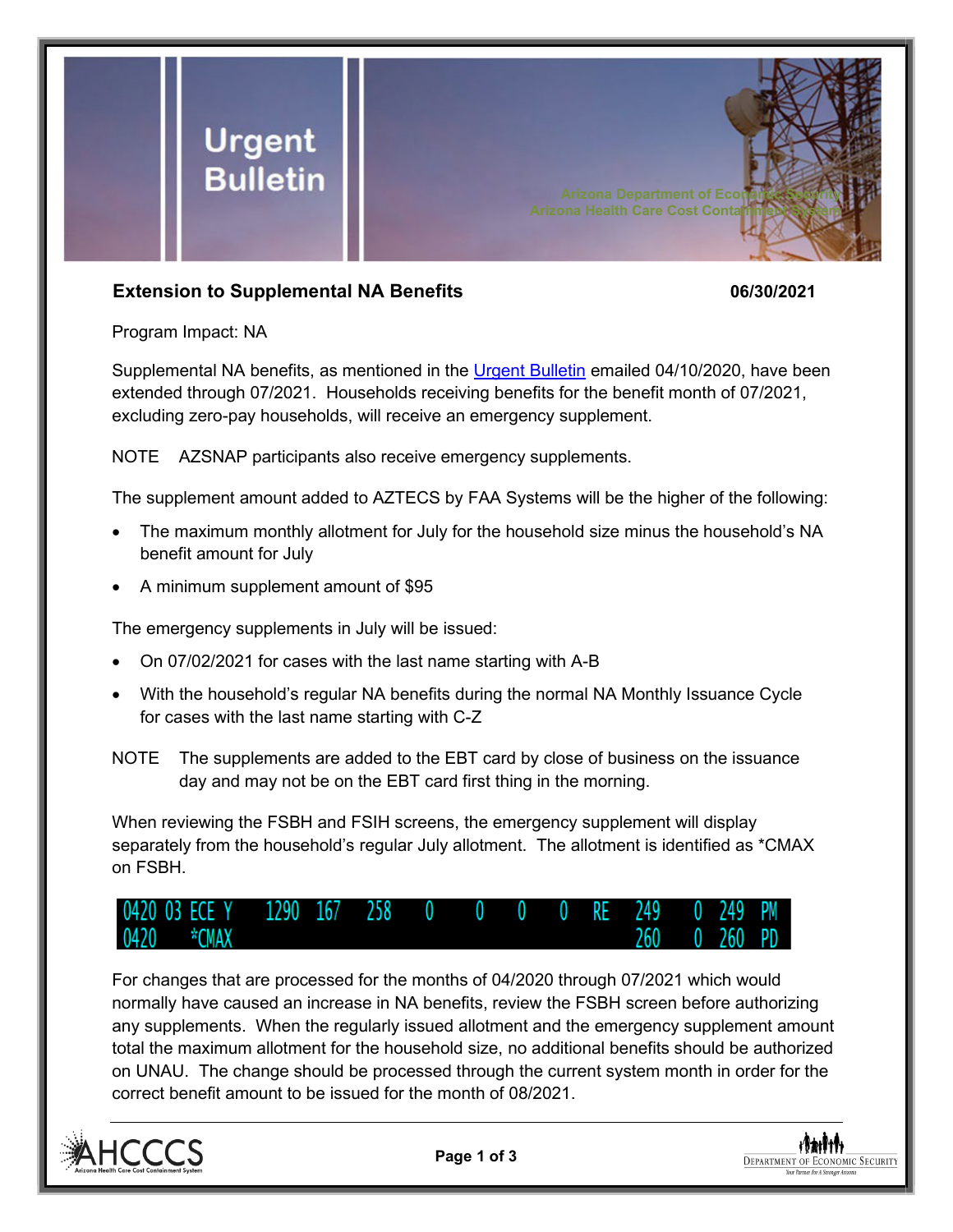

**Arizona Health Care Cost Contain** 

For changes that are processed for the months of 04/2020 through 07/2021 which would normally have caused a decrease in NA benefits, the worker must process the change in the current system month in order for the correct benefit amount to be issued for the month of 08/2021. The household must be mailed a Notice of Adverse Action (NOAA) for 08/2021. For changes that result in ineligibility for NA, timely action must be taken to close the case allowing for NOAA.

FAA Systems completes a 'catch-up' job each month going back four months to issue any NA emergency allotment (EA) benefits that may not have been issued. The most common scenarios for issuance during this 'catch-up' job are:

- Cases that are reopened after EA issuance
- Cases with older application dates that are processed after EA issuance

Do not create emergency supplements providing maximum monthly NA allotments for benefit months 03/2021 through 07/2021.

For examples on processing reported changes and supplements on UNAU, see the [Urgent Bulletin](https://dbmefaapolicy.azdes.gov/FAA5/baggage/Urgent%20Bulletin%20(04-15-2020)%20-%20Reported%20Changes%20and%20Supplements%20on%20UNAU.pdf) emailed on 04/15/2020 being aware of the following:

- The process was extended through the benefit month of 07/2021.
- The emergency supplements must be elevated through Region Management unless the change occurred during the 'catch-up' job duration which goes back four months (03/2021 through 07/2021).
- The allotment amount may be higher than the maximum NA allotment effective the benefit month of 04/2021; therefore, do not send an overpayment referral when the NA benefits for the household exceeds the maximum NA allotment due to the \$95 minimum supplement.
- For benefit month 01/2021 and ongoing, use the Thrifty Food Plan at [FAA6.J10](https://dbmefaapolicy.azdes.gov/?#page/FAA6%2F6.J_Standards_Fees_and_Amounts.10.33.html%23) in the CNAP Manual to identify the maximum NA allotment amount.



**DEPARTMENT OF ECONOMIC SECURITY**